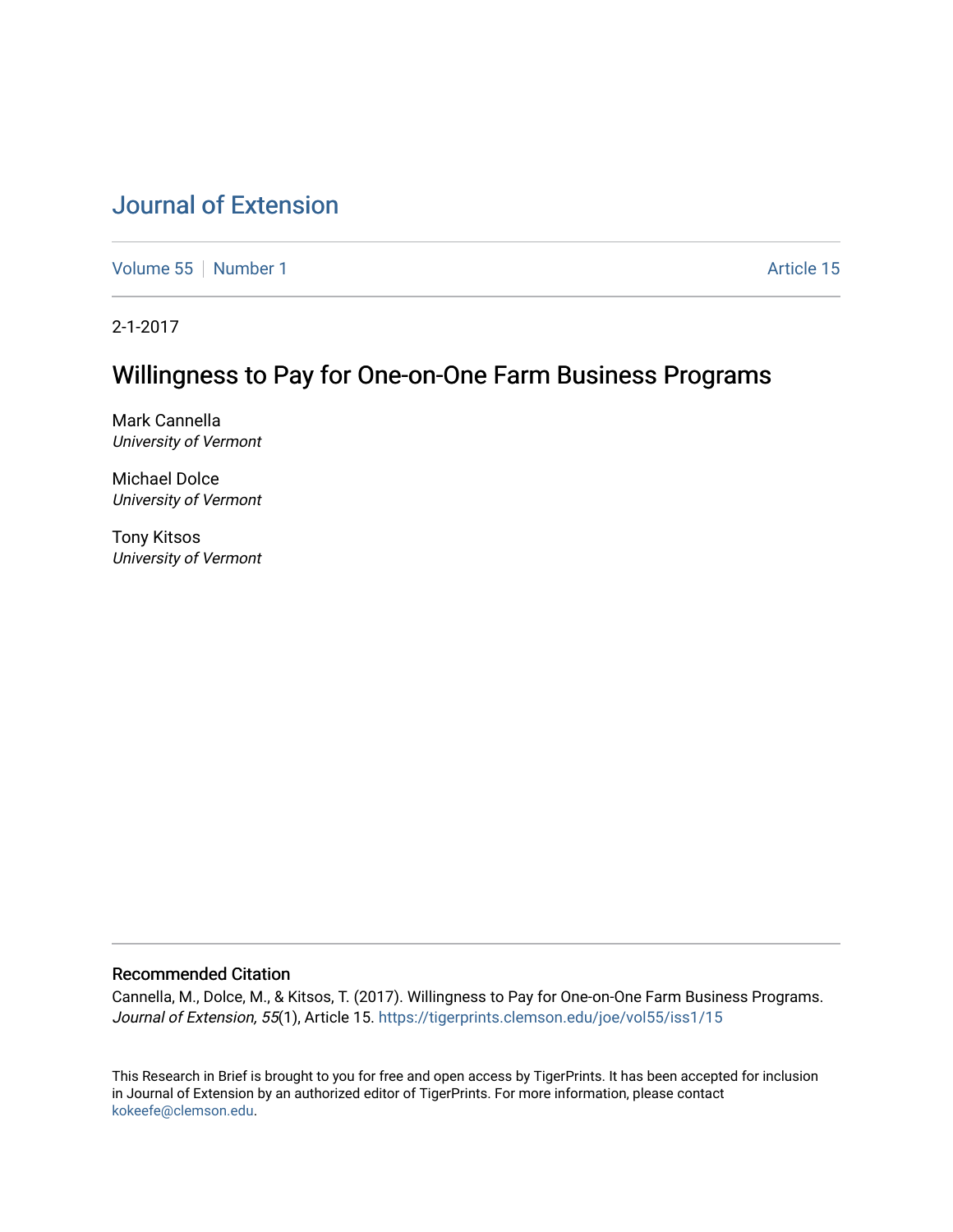

**February 2017 Volume 55 Number 1 Article # 1RIB2 Research In Brief**

# **Willingness to Pay for One-on-One Farm Business Programs**

### **Abstract**

Extension farm business programs have maintained enhanced individualized services by using a variety of external funding strategies. These farm business programs are uniquely positioned at the intersection of public good and private benefit to the farms served. Meanwhile, there is an ongoing cultural shift among Extension professionals and farm owners who acknowledge that Extension programs cannot be sustained at low or no cost to participants. In this article, we draw on research involving a statewide survey and focus group interviews to address farm owner willingness to pay for business programs. Findings indicate an opportunity for new programs that match participant registration fees with external grant funds.

**Mark Cannella** Assistant Professor University of Vermont Extension Berlin, Vermont [mark.cannella@uvm.e](mailto:mark.cannella@uvm.edu) [du](mailto:mark.cannella@uvm.edu)

**Michael Dolce** Program Coordinator University of Vermont Extension Rutland, Vermont [michael.dolce@uvm.e](mailto:michael.dolce@uvm.edu) [du](mailto:michael.dolce@uvm.edu)

**Tony Kitsos** Outreach Professional University of Vermont Extension Saint Albans, Vermont [anthony.kitsos@uvm.e](mailto:anthony.kitsos@uvm.edu) [du](mailto:anthony.kitsos@uvm.edu)

## **Introduction**

It has been our observation that an increasing amount of farm business education is being supported through granting organizations and private funders while base-funded Extension programs continue to decline. Program managers are successfully sourcing external grant funds to maintain one-on-one farm business outreach education programs. External funding has enabled the provision of farm business planning and business analysis support at no cost or through nominal application fees (i.e., \$75 per application). This approach differs from situations in which independent farm and ranch business education associations operate on a fee-for-service or membership basis. As predicted 20 years ago, the parameters of outside funders and the constraints of shrinking internal capacity force ongoing reassessment of a program's mission and its fit within Extension (Barth, Stryker, Arrington & Syed, 1999; Jackson & Johnson, 1999). Program leaders are increasingly voicing the challenges of maintaining external grant funding for the same programs year after year. Extension professionals must consider unique ways to sustain or adapt popular programs as the availability and logistics of funding change over time.

Meanwhile, there is a growing culture of Extension professionals who accept the inevitability that farm managers will need to pay program fees more closely aligned to the value of the benefits they receive (Stup, 2003). Researchers have documented the transition and challenges of pursuing user fees for cost recovery within public Extension programs (Bloome, 1993; Lyons, O'Neill, Polanin, Mickel, & Hlubik, 2008; Murray, 1999; Serenari, Peterson, Bardon, & Brown, 2013). Rural farmers, while accessing information in a variety of ways, still place a high value on one-on-one contact that promotes dialogue and contextual problem solving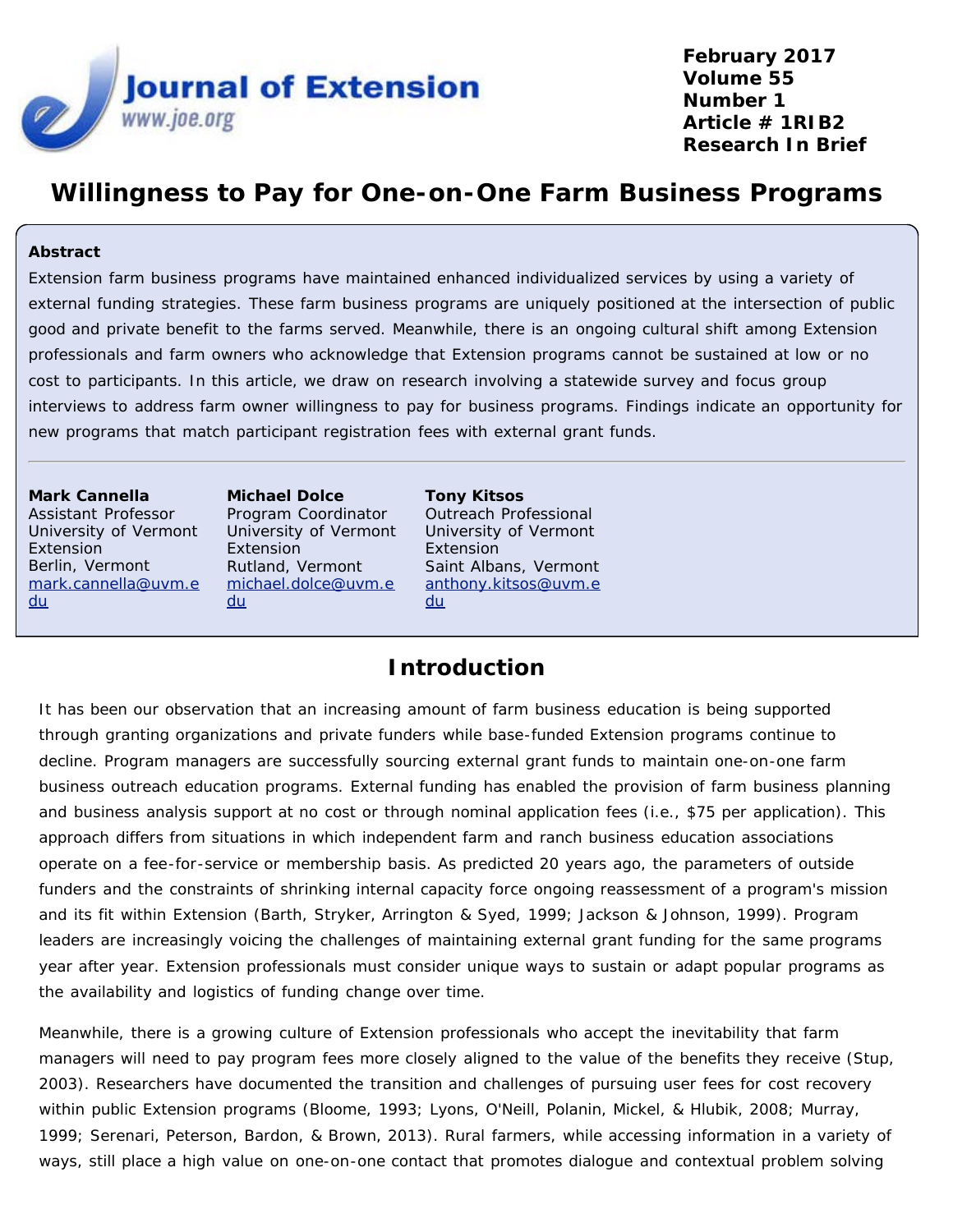#### Research In Brief **Network Constructs Constructs** Willingness to Pay for One-on-One Farm Business Programs **JOE 55(1)** JOE 55(1)

for a particular situation (Millburn, Mulley, & Kline, 2010). Educators recognize that high-impact farm business analysis and education occurs in this individualized format. Program leaders need to understand how one-on-one programs formerly supported by base funds and grant funds can be maintained in new ways.

Farm business education programs are uniquely positioned at the intersection of public and private good. The Extension mission is based on providing meaningful education and facilitating the adoption of practices that benefit the public good. The presence of a robust agricultural economy is considered a pubic good that lends benefits through rural employment, economic development, food supply, and working land stewardship. The increase in farm performance and profitability, however, is a benefit that accrues privately to the farm owners served. Successful farm business programs demonstrate outcomes that include increased manager quality of life, improved decision making, improved profitability, and improved access to financing. These outcomes serve as reasonable justification that farm owners should pay an increasing portion of the costs for programs that provide an enhanced level of personal service (Miller, 2004).

We investigated demand and program pricing options for individualized farm business programs. Our research addressed how participant preferences, program outcomes, funding sources, and operating costs affect the development of programs. The findings are relevant to Extension professionals who need to adapt the design and cost recovery strategies of their programs to serve repeat participants who would like to continue working with Extension.

## **Methods**

From 2012 to 2014, we researched the feasibility of transitioning low/no-cost business programs provided through the University of Vermont Extension Farm Viability Program to a pricing model in which a participant's payment would be closely aligned to the value he or she received. The research was completed in two phases through the combination of a survey and focus group interviews. The project did not meet the criteria to require full institutional review board oversight. We developed a draft of the survey instrument, had it reviewed by four previous program participants, and then revised it to obtain a final version. In spring 2013, the survey was sent to 300 previous participants through both postal mailings and emails containing a link to the survey online. Recipients were farm owners who had completed a business planning or financial analysis project or had maintained a dairy management team from 2006 to 2012. The survey was targeted to participants of programs featuring over 6 hr of individualized contact in 1 year.

The survey included questions about the participant's business situation, educational outcomes from the program, and business changes influenced by participation in the program. This article closely examines results from a series of questions that explored farm owners' interest in re-enrolling in business programs and willingness to pay registration fees. Proposed registration fee options were informed through interviews with National Farm and Ranch Business Management Education Association members who provide business services to farm owners. Fee options also were informed by an internal analysis of the direct expenses for existing programs. The direct expenses that were analyzed included those for salaries, fringe benefits, travel, and supplies.

Phase two of the project included focus group sessions held at five locations throughout the state. Focus group members were selected on the basis of their indication (through the survey) that they were interested in re-enrolling in programs and were willing to contribute more information to the research. Applicable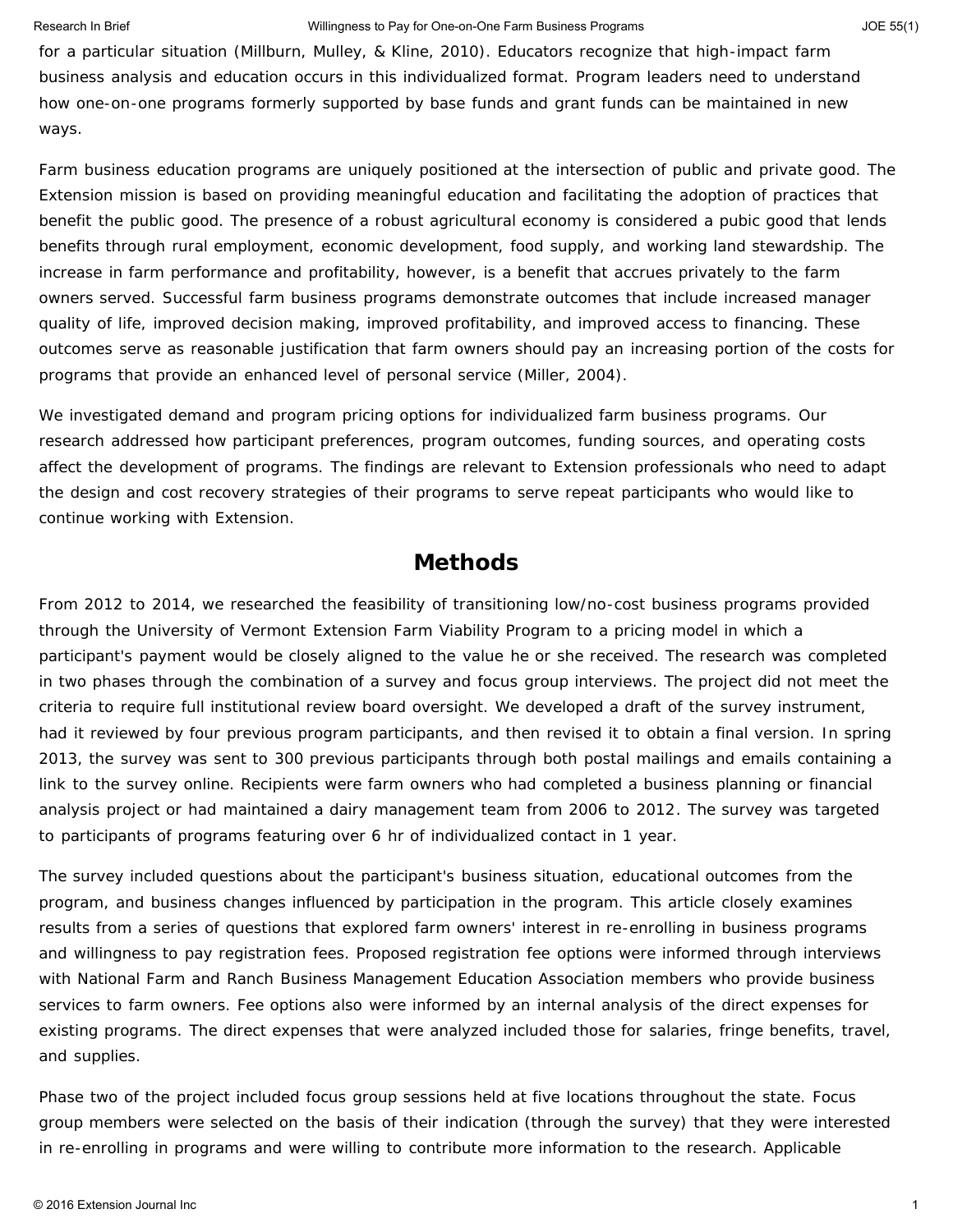survey respondents were contacted through their preferred choice (phone or email) and invited to attend a focus group session.

## **Results**

A total of 113 completed surveys were returned, producing a response rate of 38%. Of the returned surveys, four were not usable, bringing the number of usable surveys to 109 and the response rate to 36%. Seventyone percent of the respondents were male, 27% were female, and three farm owners responded as male/female teams. The average age of respondents was 55 years. Less than 15% of the respondents were under 40 years old. Farms of participants represented a wide array of types of farming that included beef, dairy or organic dairy, diversified livestock, maple, and mixed vegetable. The average farm size was 298 ac owned plus 175 ac rented. Approximately half of the respondents (55%) earned the majority of their household income from farming.

The survey included a number of questions for measuring the impact of the programming on the respondent's business. Less than half of the respondents (41%) reported that they were more successful as a result of the program (Figure 1). Further investigation revealed that the majority of respondents who indicated that their business was "the same" were commodity dairy producers (the dairy industry faced a historic cost-price squeeze from rising feed costs during the period of the research).

## **Figure 1.**

Responses to the Survey Question "Where Is Your Business Today as a Result of Working with the Program? "



The most frequent positive outcome from working with the program, as reported by 68% of the respondents, was an increased use and understanding of financial records and financial management. Over half of the farm owners reported that they had increased their ability to maintain a cash flow (55%); likewise, over half had increased the ability of the farm to generate profits (54%). Forty-seven percent of respondents were successfully awarded loans and other financial resourcing as a result of the use of program materials and analyses completed through the program. Subsequent program evaluations revealed that the approved loans averaged approximately \$90,000 for participants who completed loan applications. Program evaluations also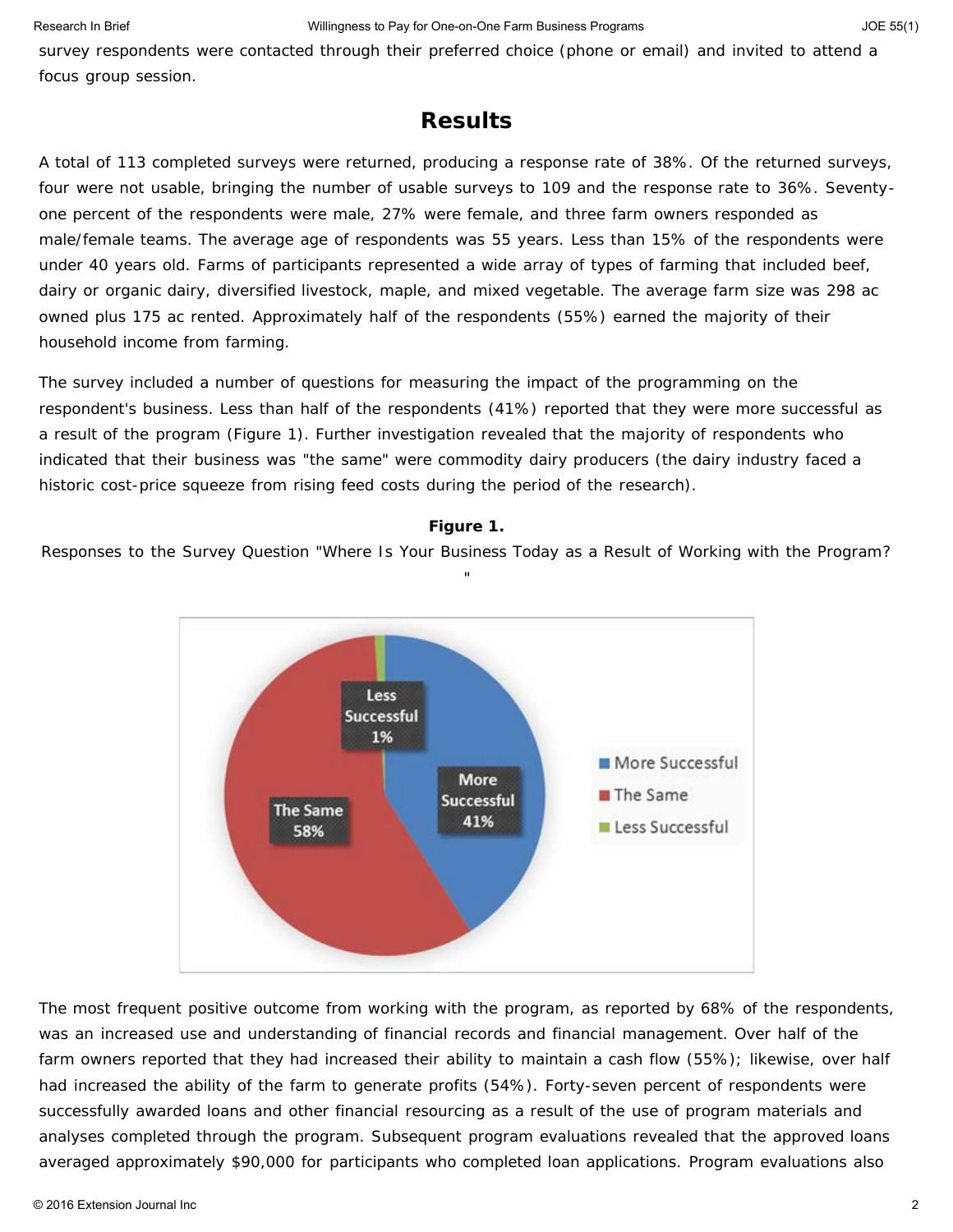demonstrated no less than a 90% loan approval rate each year.

The survey included a series of questions for exploring the participants' demand for future educational services from Extension or other providers. Fifty-six percent indicated that they would benefit from participating in the program again (Figure 2).

### **Figure 2.**

Responses to the Survey Question "Would You Benefit from Participating in the Program Again?"



In addition to indicating whether they would benefit from participating in the program again, respondents selected the types of future one-on-one programs that would serve them best (respondents were able to select more than one choice). About a quarter to a third of the respondents indicated interest in future oneon-one programs addressing transfer planning (32%), budgeting assistance (32%), business planning (28%), and enterprise analysis (28%).

The survey included a question asking respondents about their willingness to pay more than the standard program application fee for these continued services. Response options were "Yes" (43%), "Not Sure" (38%), and "No" (20%). A follow-up question allowed respondents to indicate a preferred program option. The three options presented were based on the following parameters: at least 6 hr of annual direct contact, estimated salary/fringe of \$50 per hour (including administrative support), and a 75-mi round trip for each on-farm visit. The response options had overlap in the number of meetings because length or frequency of meetings can differ by farm adviser or participant. The majority of respondents selected the lowest cost option, which would provide one to three visits for a cost of \$250 to \$499 (Figure 3).

#### **Figure 3.**

Responses to the Survey Item "Select the Future Program Option and Fee That Best Fits Your Needs"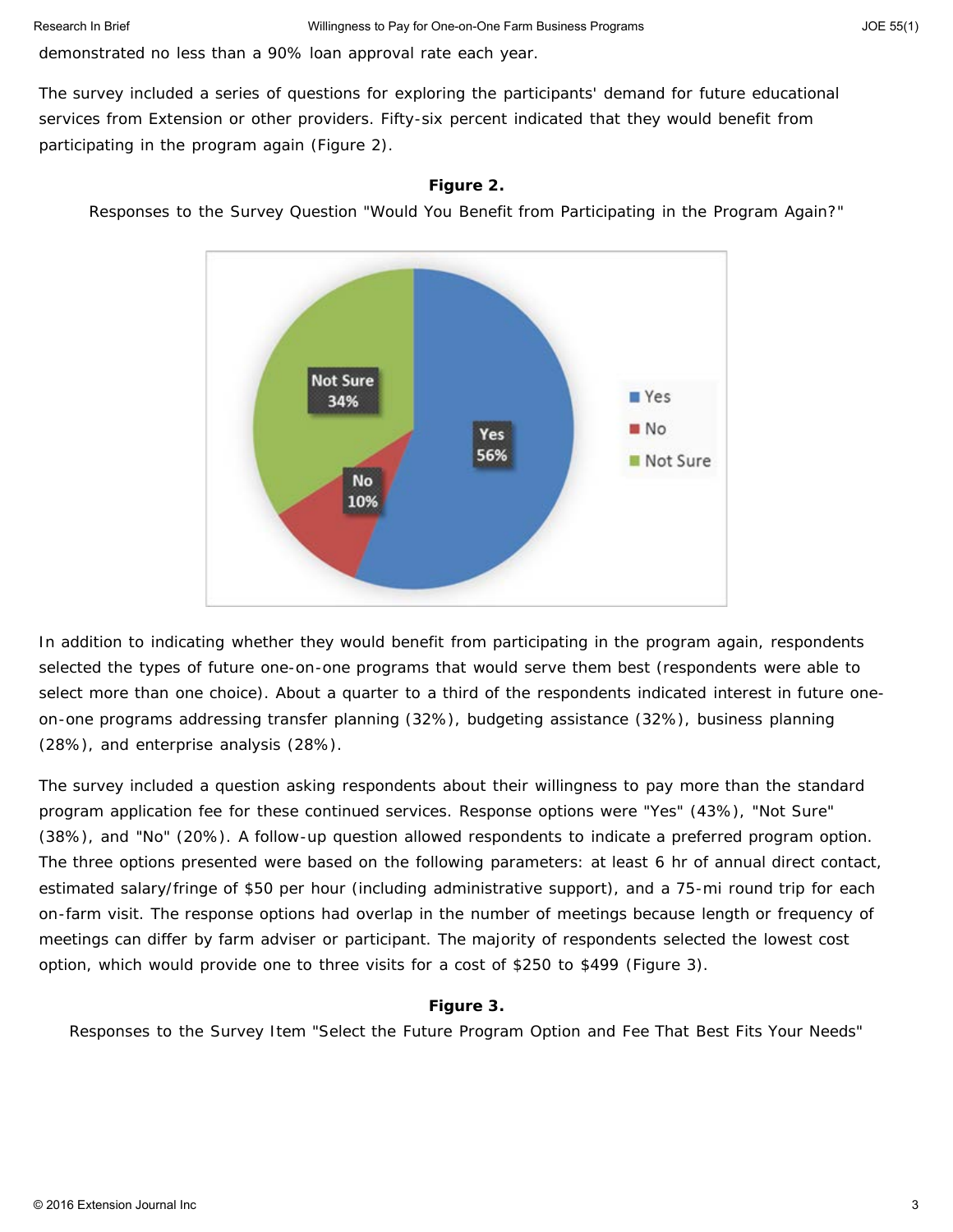

Following the survey phase of the research, five regional focus group sessions were organized and were attended by a total of 23 farm owners. This number represents 21% of the survey respondents and 7% of participants who received the initial survey. Focus group participants received an overview of theoretical program options. Participating farm owners identified the specific services they felt were needed and indicated the fees they would pay for such services. The three most popular services were preparation of an annual balance sheet, preparation of an annual cash flow projection, and an annual visit to establish a shortterm implementation plan.

Participants indicated that technical financial analysis and generalized business coaching would have positive impacts on their decision making. Focus group participants also stated that they greatly valued having a trusted outside party (not a commercial vendor) with whom they could share ideas, concerns, and possible solutions.

Final analysis of focus group members' responses indicated that most farm owners would pay within the ranges of \$20 to \$34 per hour for hourly services and \$100 to \$150 per management team meeting (a meeting including two or three additional specialists). These findings were compared to program accounting records for invoices paid to external consultants over the preceding 4 years. Consultant billing ranged from a low of \$45 per hour to a high of \$125 per hour for business planning services. Business planning and analysis consultants were most commonly paid approximately \$70 per hour. Focus group findings were also compared to the internal direct cost estimation of the program that was set at \$50 per hour in 2013.

## **Conclusion**

Farm business program participants demonstrated a willingness to pay more for enhanced individual services despite having paid little or no fee for such programs in the past. Farm owners who had previously participated in programs were able to articulate the importance of business planning to the success of their businesses. The acute issue at hand, however, is that the amount participants were willing to pay for hourly service was approximately half of average market rates for farm business coaching and analysis (\$70 per hour). Moreover, the amount participants were willing to pay also was less than the direct operating costs of providing the program (\$50 per hour).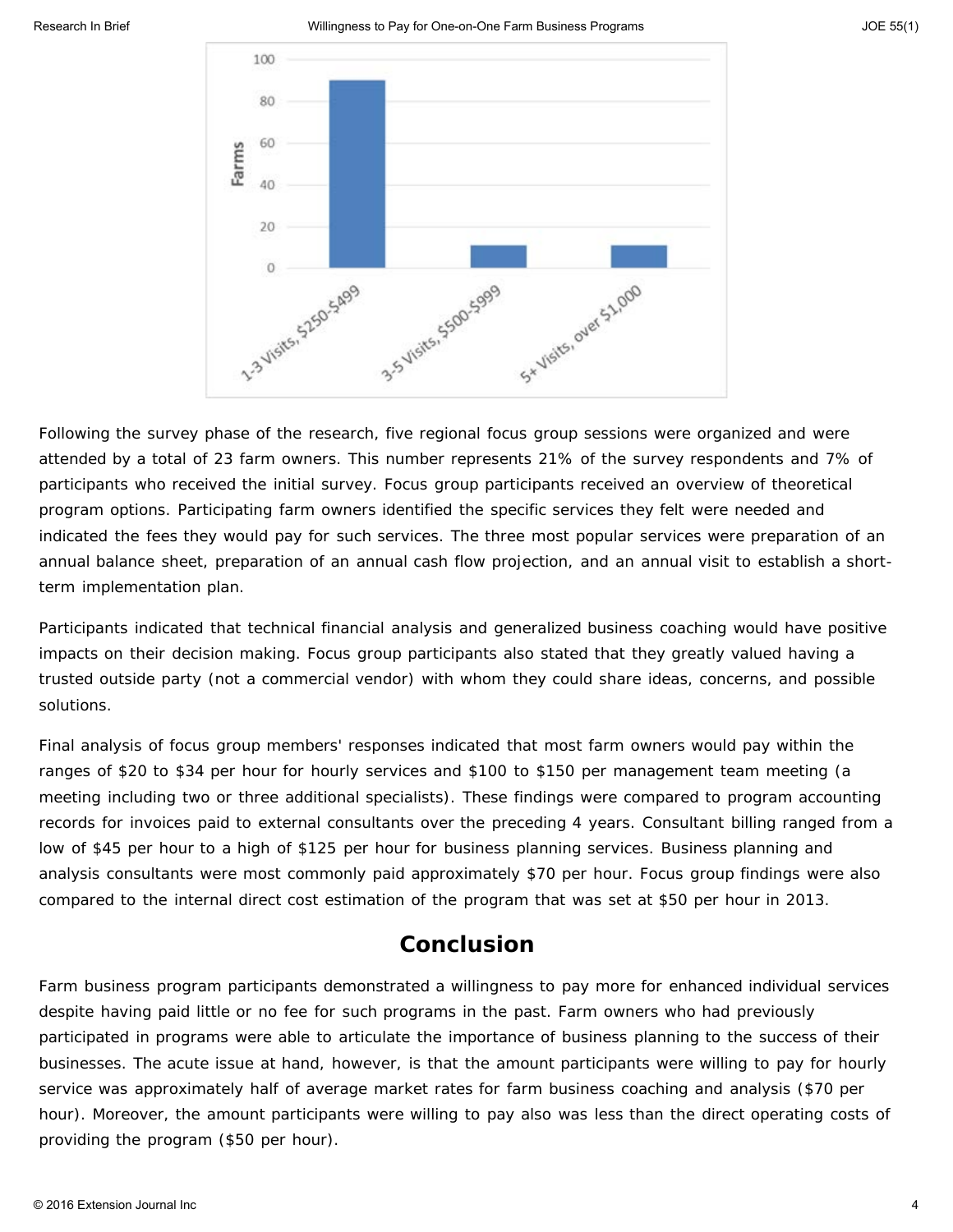#### Research In Brief **Network Constructs Constructs** Willingness to Pay for One-on-One Farm Business Programs **JOE 55(1)** JOE 55(1)

These findings show that it would not be feasible for an Extension business program to be transitioned immediately to a setup reliant exclusively on registration fees. Rather, combining user fees and grant funds emerges as a reasonable approach. Our findings support a program funding structure that requires increasing participant fees from farmers to bring the overall program revenue closer to a 50/50 balance between payments from farm owner participants and other funding sources. This change could improve the recognition that farm business programs promote both private benefits and public good.

Extension program managers will face challenges to charging increased program fees for enhanced individual programs. One concern is that other nonprofit organizations will offer competing programs at no cost (100% grant funded) while Extension program managers attempt to increase fees. In addition, Extension programs no longer would be accessible to all farmers, resulting in a clear change in the Extension mission. The Extension quandary is further complicated by the knowledge that private consultants and firms already have tapped into a segment within the farmer population and are delivering services to these farm owners at rates of \$80 per hour and higher. This situation creates new questions about Extension program quality, competition with other service providers, and redefining of the target audience.

Despite these practical challenges, Extension program leaders must assess program registration fees before base or external funding dissolves. Advanced planning can facilitate the gradual increase of registration fees over time, the adaptation to program models aligned with participant willingness to pay, and even the graduation of participants to non-Extension programs.

## **References**

Barth, J. A., Stryker, B. W., Arrington, L. R., & Syed, S. (1999). Implications of increased alternative revenue for the Cooperative Extension System: Present and future strategies for success. *Journal of Extension*, *37*(4) Article 4COM1. Available at: <https://www.joe.org/joe/1999august/comm1.php>

Bloome, P. (1993). Privatization lessons for US extension from New Zealand and Tasmania. *Journal of Extension*, *31*(1) Article 1INTL1. Available at: <https://www.joe.org/joe/1993spring/intl1.php>

Jackson, D. G., & Johnson, L. (1999). When to look a gift horse in the mouth. *Journal of Extension*, *37*(4) Article 4COM2. Available at: <https://www.joe.org/joe/1999august/comm2.php>

Lyons, R., O'Neill, B., Polanin, N., Mickel, R., & Hlubik, W. (2008). Proactive planning to address budgetary shortfalls: The Rutgers Cooperative Extension Experience. *Journal of Extension*, *46*(4) Article 4FEA2. Available at: <https://www.joe.org/joe/2008august/a2.php>

Milburn, L. S., Mulley, S. J., & Kline, C. (2010). The end of the beginning and the beginning of the end: The decline of public agricultural extension in Ontario. *Journal of Extension*, *48*(6) Article 6FEA7. Available at: <https://www.joe.org/joe/2010december/a7.php>

Miller, R. (2004). *Revenue generation: A snapshot of revenue generation policies and practices in Cooperative Extension*. Olathe, KS: K-State Research and Extension.

Murray, M. (1999). A contrast of the Australian and California extension and technology transfer processes. *Journal of Extension*, *37*(2) Article 2FEA1. Available at: <https://www.joe.org/joe/1999april/a1.php>

Serenari, C., Peterson, M. N., Bardon, R. E., & Brown, R. D. (2013). The impacts of the Great Recession on